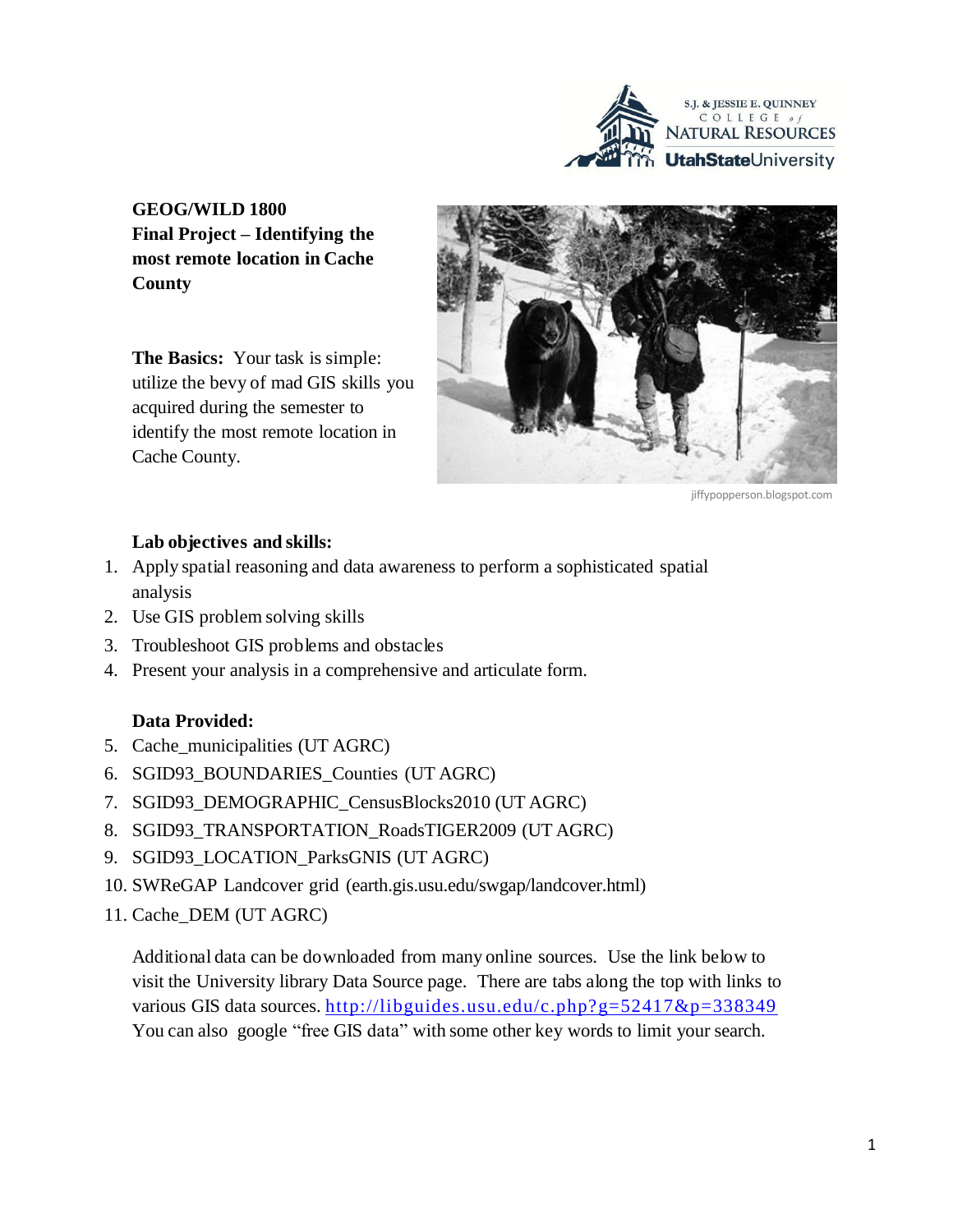

# **Getting Started:**

Think about what makes an area remote; is it distance from civilization? How do you define civilization? Is proximity to a dirt road more remote than a paved road? Does nearness to high density housing versus nearness to one isolated house impact remoteness? How about the terrain and land cover? If the terrain is steep, rocky, and difficult to traverse, does that make a location more remote than if the landscape is flat and grassy?

You will define remoteness. You can work within the constraints of the data supplied to you or retrieve additional data to round out your definition.

The steps of the analysis are up to you. There is no right way to resolve this remoteness question and it is likely that everyone will identify a different location(s) as the most remote in Cache County. *Your grade will reflect the sophistication and complexity of the analysis you choose to perform as well as the professionalism in your results presentation.*

*Be sure to evaluate your results as you go.* We will be looking at your ability to test whether you've used the tools correctly.

## **Hints:**

Think about and report correct units and significant digits. You may need to run a toolseveral times, changing inputs (take notes). Predict outputs as best you can.

Capture screenshots of your process as you work. A well captioned screenshot goes a long way convincing us that you understand your process.

## **What to turn in:**

- 1. One report walking through the steps of your analysis. (50%)
	- a. Think of this like lab instructions. You should be able to hand this to someone who could follow your steps and recreate your results.
	- In the report include:
	- b. Screenshots illustrating critical steps of your analyses (more than one will certainly be necessary)
		- i. Cropped to data extent, expanded to fill page
		- ii. Captioned with full description and data credits
	- c. Explanation of your process, descriptions of your tool inputs, details regarding threshold values or other tool variables when appropriate.
	- d. Text laying out the set of rules defining 'remoteness'